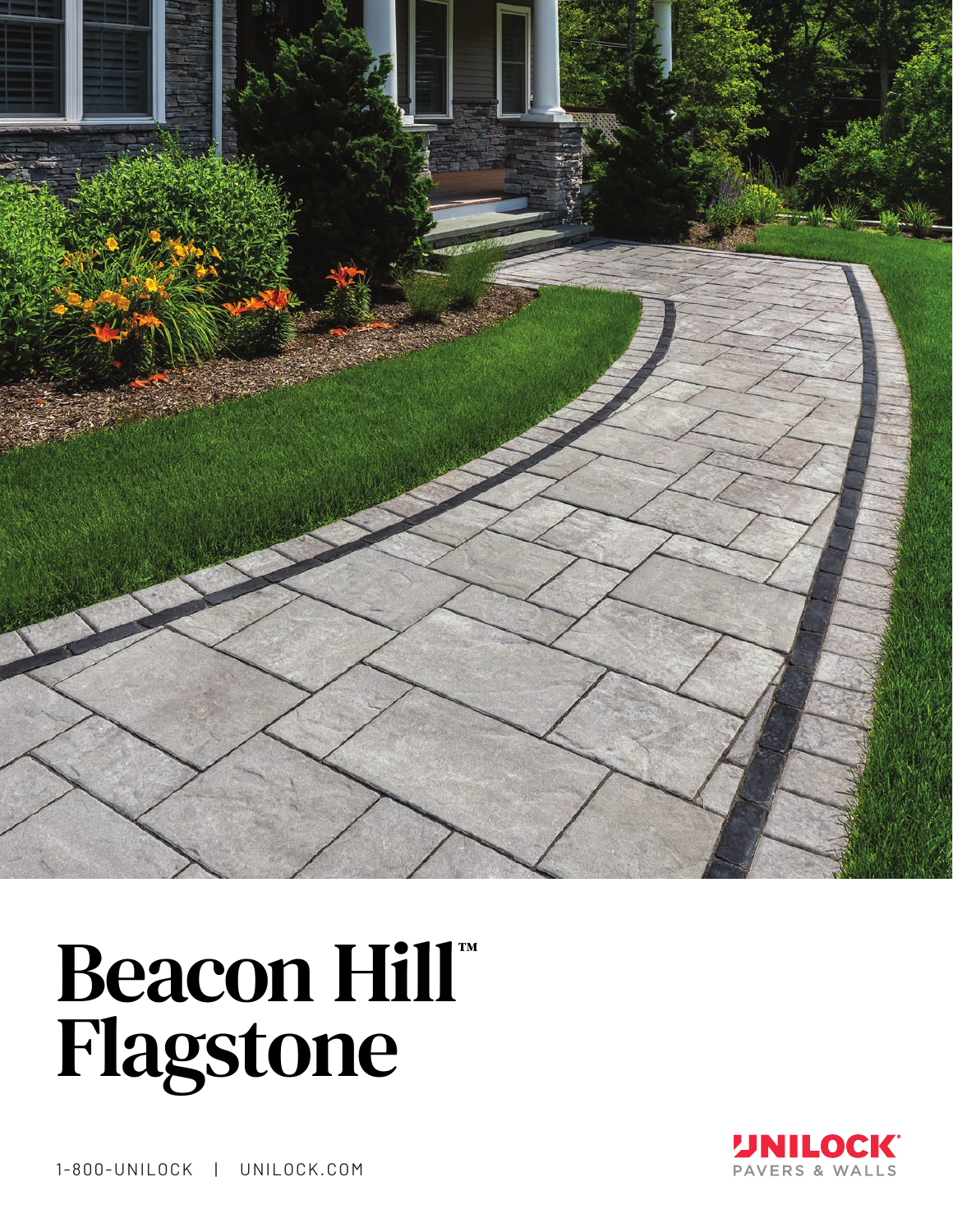## Beacon Hill™ Flagstone 60mm

### **ENDURACOLOR®**















ALMOND GROVE FOSSIL THE NEW YORK BLEND SIERRA STEEL MOUNTAIN TUSCANY

| <b>Bundle Type</b> | <b>RANDOM</b> |
|--------------------|---------------|
|                    | 3 UNIT        |
| Thickness (mm)     | 60MM          |
| Dimension mm       |               |
| Dimension Imperial |               |

| <b>SQFT PER</b> | <b>Bundle</b> | 104.60   |
|-----------------|---------------|----------|
|                 | Layer         | 10.46000 |
|                 | Section       | ۰        |
|                 | Stone         | 1.31     |

| <b>PER BUNDLE</b> | Layers   |      |
|-------------------|----------|------|
|                   | Sections | $\,$ |

|                         | SqFt    | -              |
|-------------------------|---------|----------------|
| <b>SOLDIER LNFT PER</b> | Section | $\overline{a}$ |
|                         | Layer   | -              |
|                         | Bundle  | $\overline{a}$ |

| <b>SAILOR LNFT PER</b> | SqFt          | 0.85  |
|------------------------|---------------|-------|
|                        | Section       | -     |
|                        | Layer         | 8.86  |
|                        | <b>Bundle</b> | 88.58 |

|                  | SqFt          | 0.76  |
|------------------|---------------|-------|
| <b>UNITS PER</b> | Section       |       |
|                  | <b>Bundle</b> | 80.00 |
|                  |               |       |
|                  | Layer         | 292   |
| <b>LBS PER</b>   | Section       |       |
|                  | <b>Bundle</b> | 2,922 |



#### **NOTE - PRODUCT NOW HAS 10 LAYERS PER BUNDLE**

#### **ADVANTAGES**

#### **PEDESTRIAN FRIENDLY**

Not recommended for vehicular

Notes: **Sold in full bundles only**. Important: Textured surfaces require a buffer between the plate compactor and the paver surface to prevent scuffing.

Internal Use Only. BHF NY